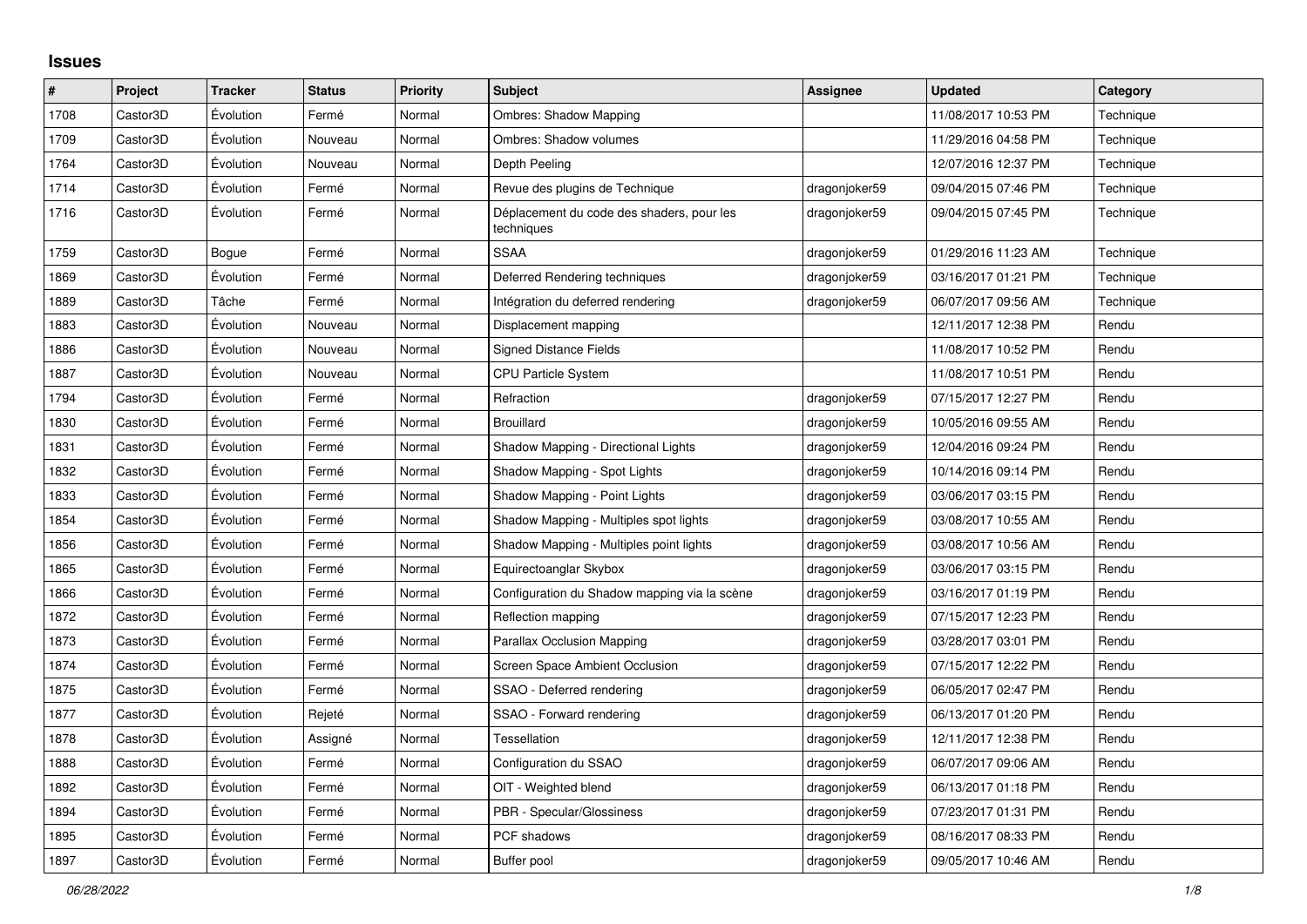| #    | Project  | <b>Tracker</b> | <b>Status</b> | <b>Priority</b> | Subject                                         | <b>Assignee</b> | <b>Updated</b>      | Category   |
|------|----------|----------------|---------------|-----------------|-------------------------------------------------|-----------------|---------------------|------------|
| 1898 | Castor3D | Évolution      | Assigné       | Normal          | Screen space subsurface scattering              | dragonjoker59   | 11/08/2017 10:11 PM | Rendu      |
| 1899 | Castor3D | Évolution      | Fermé         | Normal          | Séparation du résultat de la passe d'éclairage  | dragonjoker59   | 09/08/2017 01:31 PM | Rendu      |
| 1900 | Castor3D | Évolution      | Fermé         | Normal          | Implémentation du SSSSS                         | dragonjoker59   | 11/08/2017 10:11 PM | Rendu      |
| 1748 | Castor3D | Tâche          | Nouveau       | Normal          | <b>TestRenderSystem</b>                         |                 | 12/07/2016 12:38 PM | Renderers  |
| 1101 | Castor3D | Évolution      | Rejeté        | Normal          | Cg shading                                      | dragonjoker59   | 05/07/2014 02:50 PM | Renderers  |
| 1168 | Castor3D | Évolution      | Fermé         | Normal          | Texte dans le Castor                            | dragonjoker59   | 12/12/2014 01:48 PM | Renderers  |
| 1268 | Castor3D | Évolution      | Fermé         | Normal          | Direct3D                                        | dragonjoker59   | 08/27/2015 10:13 AM | Renderers  |
| 1480 | Castor3D | Évolution      | Fermé         | Normal          | FBO / RBO                                       | dragonjoker59   | 11/05/2015 02:45 PM | Renderers  |
| 1555 | Castor3D | Évolution      | Fermé         | Normal          | Transmission des lumières aux shaders           | dragonjoker59   | 12/12/2014 01:40 PM | Renderers  |
| 1655 | Castor3D | Évolution      | Rejeté        | Normal          | Bibliothèques de fonctions de shaders           | dragonjoker59   | 08/24/2015 02:36 PM | Renderers  |
| 1677 | Castor3D | Tâche          | Fermé         | Normal          | Lights                                          | dragonjoker59   | 01/16/2016 02:11 PM | Renderers  |
| 1678 | Castor3D | Bogue          | Fermé         | Normal          | GPU Intel intégrés                              | dragonjoker59   | 09/18/2015 11:57 AM | Renderers  |
| 1702 | Castor3D | Bogue          | Rejeté        | Normal          | Direct3D9                                       | dragonjoker59   | 08/23/2015 02:51 AM | Renderers  |
| 1710 | Castor3D | Évolution      | Fermé         | Normal          | Revue du RenderSystem                           | dragonjoker59   | 09/04/2015 07:46 PM | Renderers  |
| 1711 | Castor3D | Bogue          | Fermé         | Normal          | Suppressions des renderers                      | dragonjoker59   | 08/24/2015 05:06 PM | Renderers  |
| 1727 | Castor3D | Évolution      | Rejeté        | Normal          | Direct <sub>3</sub> D <sub>11</sub>             | dragonjoker59   | 01/18/2016 12:31 AM | Renderers  |
| 1734 | Castor3D | Évolution      | Fermé         | Normal          | Render to texture D3D                           | dragonjoker59   | 10/27/2015 10:26 PM | Renderers  |
| 1758 | Castor3D | Évolution      | Rejeté        | Normal          | <b>HLSL Writer</b>                              | dragonjoker59   | 01/18/2016 12:31 AM | Renderers  |
| 1761 | Castor3D | Tâche          | Fermé         | Normal          | Drop Direct3D                                   | dragonjoker59   | 01/19/2016 01:34 PM | Renderers  |
| 1762 | Castor3D | Tâche          | Rejeté        | Normal          | Intégrer OpenGL au Core                         | dragonjoker59   | 01/18/2016 06:55 PM | Renderers  |
| 1862 | Castor3D | Bogue          | Fermé         | Normal          | Slpit des FrameVariable                         | dragonjoker59   | 12/13/2016 04:10 AM | Renderers  |
| 1863 | Castor3D | Bogue          | Fermé         | Normal          | Retirer le ShaderProgram de FrameVariableBuffer | dragonjoker59   | 12/21/2016 07:29 PM | Renderers  |
| 1793 | Castor3D | Bogue          | Fermé         | Normal          | <b>BloomPostEffect</b>                          | dragonjoker59   | 02/27/2016 12:00 PM | PostEffect |
| 1812 | Castor3D | Évolution      | Fermé         | Normal          | Grayscale                                       | dragonjoker59   | 07/23/2016 12:39 AM | PostEffect |
| 1829 | Castor3D | Évolution      | Fermé         | Normal          | <b>FXAA</b>                                     | dragonjoker59   | 09/19/2016 04:51 PM | PostEffect |
| 1835 | Castor3D | Bogue          | Fermé         | Haut            | Bloom cassé                                     | dragonjoker59   | 11/10/2016 11:39 AM | PostEffect |
| 1836 | Castor3D | Bogue          | Rejeté        | Haut            | FXAA cassé                                      | dragonjoker59   | 10/19/2016 10:31 AM | PostEffect |
| 1901 | Castor3D | Évolution      | Fermé         | Normal          | SMAA                                            | dragonjoker59   | 11/08/2017 10:48 PM | PostEffect |
| 1902 | Castor3D | Évolution      | Fermé         | Normal          | Kawase Light Streaks                            | dragonjoker59   | 11/08/2017 10:49 PM | PostEffect |
| 1879 | Castor3D | Évolution      | Nouveau       | Normal          | Améliorations pour CastorGUI                    |                 | 07/15/2017 12:21 PM | Plugins    |
| 1881 | Castor3D | Évolution      | Nouveau       | Normal          | CastorGUI - Contrôles supplémentaires           |                 | 04/05/2017 12:25 PM | Plugins    |
| 1133 | Castor3D | Évolution      | Fermé         | Normal          | Architecture Importers / Subdivider             | dragonjoker59   | 01/12/2012 04:33 PM | Plugins    |
| 1315 | Castor3D | Bogue          | Fermé         | Normal          | Importers                                       | dragonjoker59   | 09/28/2015 02:09 AM | Plugins    |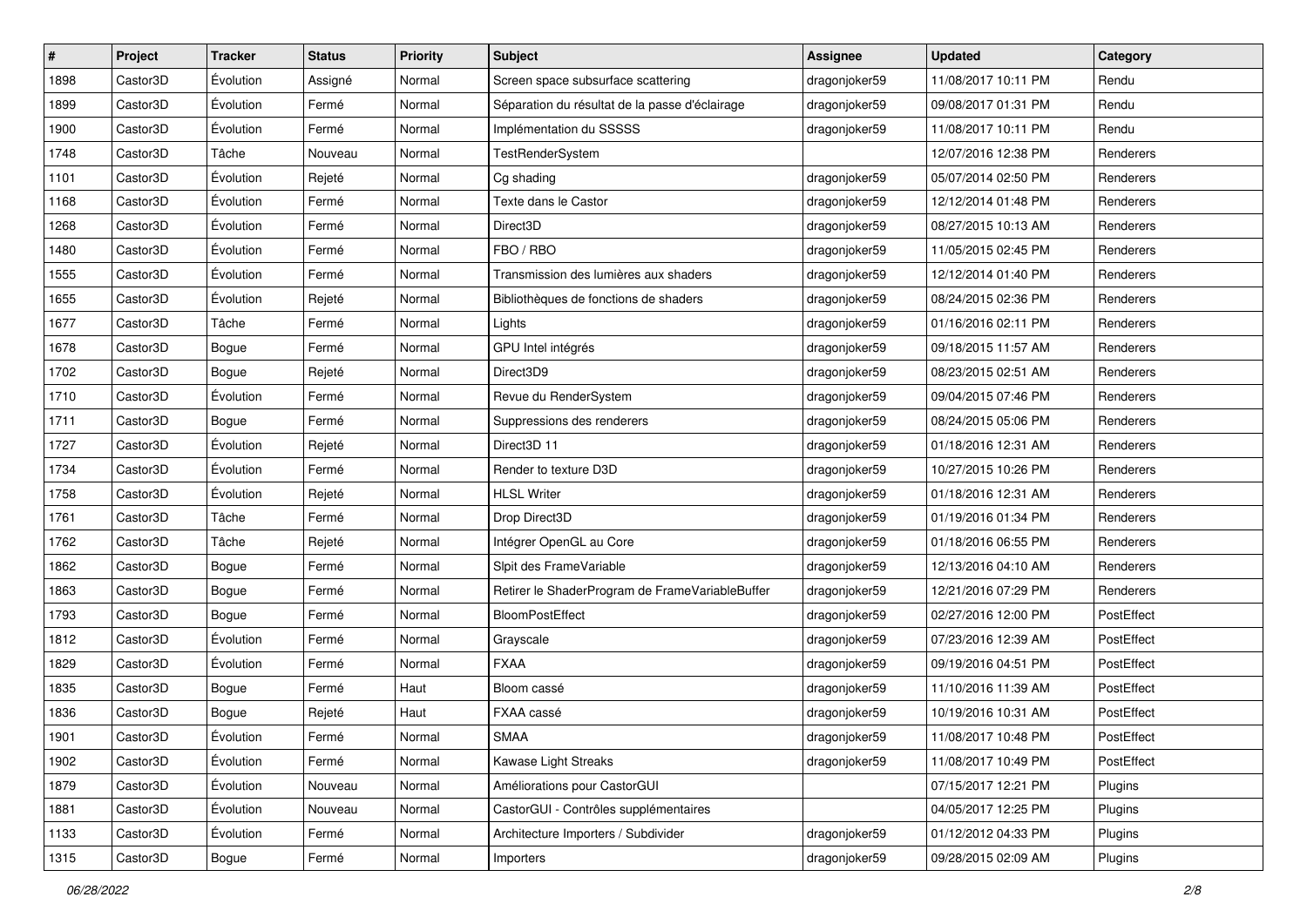| $\vert$ # | Project  | <b>Tracker</b> | <b>Status</b> | <b>Priority</b> | <b>Subject</b>                                                    | <b>Assignee</b> | <b>Updated</b>      | Category |
|-----------|----------|----------------|---------------|-----------------|-------------------------------------------------------------------|-----------------|---------------------|----------|
| 1554      | Castor3D | Évolution      | Rejeté        | Normal          | Mettre en plugin                                                  | dragonjoker59   | 12/12/2014 01:52 PM | Plugins  |
| 1691      | Castor3D | Bogue          | Fermé         | Normal          | <b>PN-Triangles</b>                                               | dragonjoker59   | 08/23/2015 03:04 AM | Plugins  |
| 1692      | Castor3D | Évolution      | Fermé         | Normal          | Séparation des Techniques                                         | dragonjoker59   | 09/03/2015 01:55 PM | Plugins  |
| 1693      | Castor3D | Évolution      | Fermé         | Normal          | <b>Phong Tessellation</b>                                         | dragonjoker59   | 09/22/2015 10:19 AM | Plugins  |
| 1718      | Castor3D | Évolution      | Fermé         | Normal          | Plugin générique                                                  | dragonjoker59   | 10/15/2015 09:00 PM | Plugins  |
| 1753      | Castor3D | Évolution      | Fermé         | Bas             | PostEffect Bloom                                                  | dragonjoker59   | 01/08/2016 01:37 PM | Plugins  |
| 1811      | Castor3D | Évolution      | Fermé         | Normal          | tone mappings en plug-ins                                         | dragonjoker59   | 07/03/2016 08:08 PM | Plugins  |
| 1815      | Castor3D | Évolution      | Fermé         | Normal          | Uniformisation des plug-ins                                       | dragonjoker59   | 08/05/2016 11:44 AM | Plugins  |
| 1880      | Castor3D | Évolution      | Fermé         | Normal          | CastorGUI - Remonter les évènements à l'utilisateur               | dragonjoker59   | 07/15/2017 12:21 PM | Plugins  |
| 1738      | Castor3D | Évolution      | Rejeté        | Normal          | Amélioration des performances de rendu des<br>incrustations texte |                 | 01/29/2016 11:02 AM | Overlays |
| 1746      | Castor3D | Bogue          | Fermé         | Normal          | Découpe du texte dans les overlays                                |                 | 01/29/2016 10:58 AM | Overlays |
| 1679      | Castor3D | Évolution      | Fermé         | Normal          | Overlays de débogage                                              | dragonjoker59   | 10/15/2015 08:58 PM | Overlays |
| 1721      | Castor3D | Évolution      | Fermé         | Normal          | Scènes de test                                                    | dragonjoker59   | 10/15/2015 08:59 PM | Overlays |
| 1723      | Castor3D | Bogue          | Fermé         | Normal          | Mauvais gestion des matériaux des border panel<br>overlays        | dragonjoker59   | 10/15/2015 09:00 PM | Overlays |
| 1792      | Castor3D | Bogue          | Fermé         | Normal          | <b>Text overlays</b>                                              | dragonjoker59   | 02/22/2016 07:59 PM | Overlays |
| 1799      | Castor3D | Bogue          | Fermé         | Normal          | Centrage des TextOverlays                                         | dragonjoker59   | 04/17/2016 10:48 AM | Overlays |
| 1859      | Castor3D | Bogue          | Rejeté        | Normal          | Message 0x20096 à réactiver dans GIDebug                          |                 | 06/12/2018 03:41 PM | OpenGL   |
| 843       | Castor3D | Évolution      | Fermé         | Haut            | OpenGL 4.x                                                        | dragonjoker59   | 09/03/2015 01:58 PM | OpenGL   |
| 844       | Castor3D | Bogue          | Fermé         | Normal          | <b>GLSL</b>                                                       | dragonjoker59   | 01/12/2012 04:36 PM | OpenGL   |
| 1090      | Castor3D | Évolution      | Fermé         | Bas             | OpenGL 3.x et OpenGL 4.x                                          | dragonjoker59   | 09/10/2015 10:45 AM | OpenGL   |
| 1092      | Castor3D | Évolution      | Fermé         | Bas             | Uniform Buffer Objects                                            | dragonjoker59   | 09/28/2015 02:08 AM | OpenGL   |
| 1094      | Castor3D | Évolution      | Fermé         | Bas             | Vertex Array Objects                                              | dragonjoker59   | 09/28/2015 02:09 AM | OpenGL   |
| 1690      | Castor3D | Bogue          | Fermé         | Normal          | <b>GLSL 130</b>                                                   | dragonjoker59   | 08/27/2015 10:14 AM | OpenGL   |
| 1712      | Castor3D | Évolution      | Fermé         | Normal          | <b>GLSL Writer</b>                                                | dragonjoker59   | 09/03/2015 02:00 PM | OpenGL   |
| 1724      | Castor3D | Bogue          | Fermé         | Normal          | Incrustations non affichées sur GPU Intel, en OpenGL              | dragonjoker59   | 09/03/2015 01:59 PM | OpenGL   |
| 1730      | Castor3D | Évolution      | Fermé         | Normal          | Tracking des objets alloues.                                      | dragonjoker59   | 09/09/2015 10:30 AM | OpenGL   |
| 1743      | Castor3D | Evolution      | Fermé         | Normal          | <b>TBO</b>                                                        | dragonjoker59   | 10/15/2015 08:55 PM | OpenGL   |
| 1749      | Castor3D | Bogue          | Fermé         | Normal          | Switch fullscreen and back                                        | dragonjoker59   | 01/12/2016 11:45 AM | OpenGL   |
| 1750      | Castor3D | Bogue          | Fermé         | Normal          | Lights texture                                                    | dragonjoker59   | 12/10/2015 12:20 AM | OpenGL   |
| 1813      | Castor3D | Bogue          | Fermé         | Haut            | Download des texture                                              | dragonjoker59   | 12/04/2016 08:50 PM | OpenGL   |
| 1861      | Castor3D | Bogue          | Fermé         | Normal          | <b>UBO</b>                                                        | dragonjoker59   | 12/21/2016 07:30 PM | OpenGL   |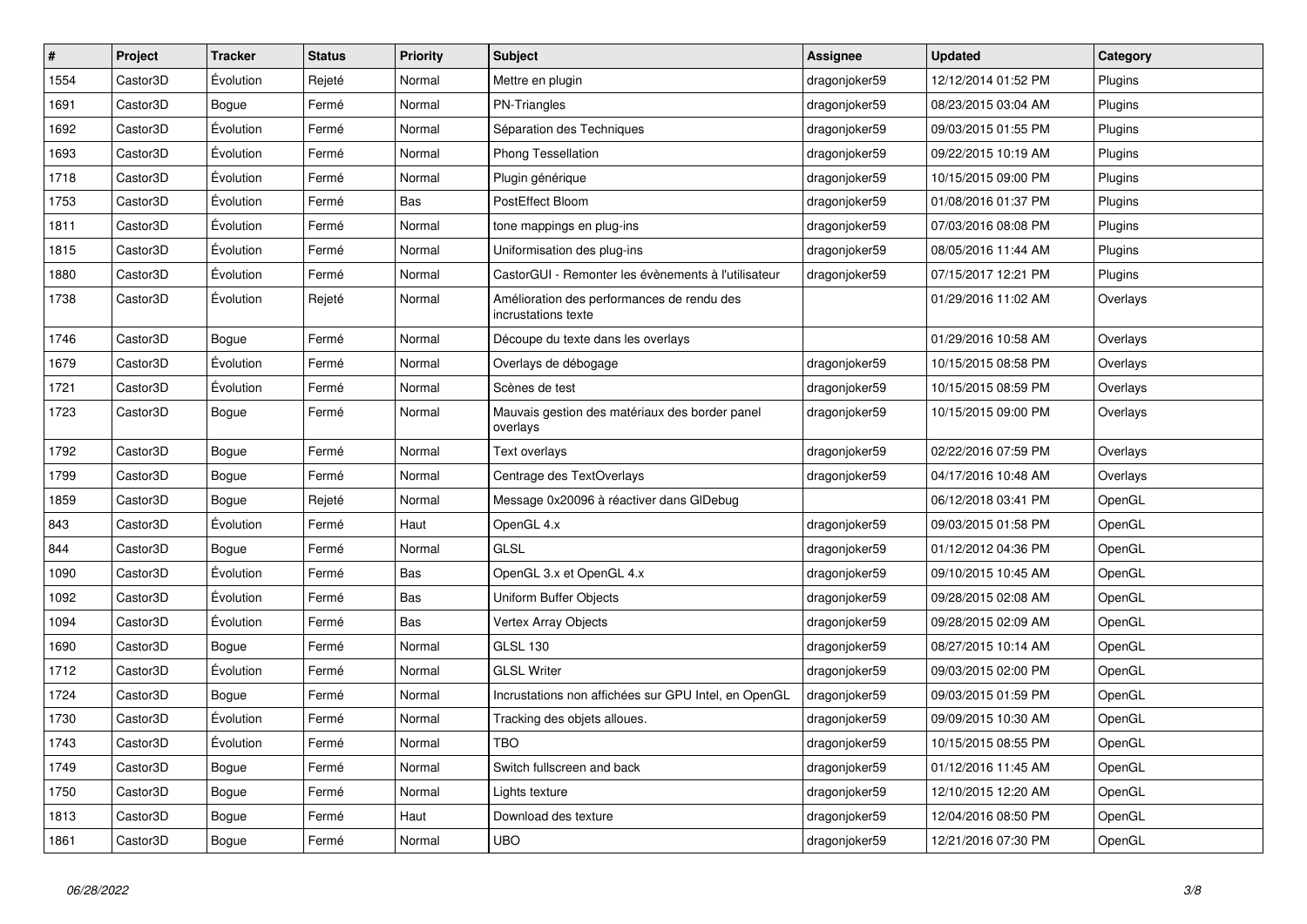| $\sharp$ | Project  | <b>Tracker</b> | <b>Status</b> | <b>Priority</b> | <b>Subject</b>                                             | <b>Assignee</b> | <b>Updated</b>      | Category              |
|----------|----------|----------------|---------------|-----------------|------------------------------------------------------------|-----------------|---------------------|-----------------------|
| 1882     | Castor3D | Bogue          | Fermé         | Normal          | GIRenderSystemTest - ComputeShaders, Transform<br>Feedback | dragonjoker59   | 07/15/2017 12:29 PM | OpenGL                |
| 1131     | Castor3D | Évolution      | Fermé         | Normal          | Passage à CMake                                            | dragonjoker59   | 01/21/2011 06:09 PM | Multiplateforme       |
| 1134     | Castor3D | Évolution      | Fermé         | Normal          | FreeImage / FreeImagePlus                                  | dragonjoker59   | 01/21/2011 06:09 PM | Multiplateforme       |
| 1297     | Castor3D | Tâche          | Fermé         | Normal          | Linux                                                      | dragonjoker59   | 12/12/2014 01:50 PM | Multiplateforme       |
| 1701     | Castor3D | Bogue          | Rejeté        | Normal          | Crash à la fermeture sous Linux                            | dragonjoker59   | 09/03/2015 01:50 PM | Multiplateforme       |
| 1739     | Castor3D | <b>Bogue</b>   | Fermé         | Haut            | Visual Studio 2015                                         | dragonjoker59   | 10/05/2015 04:09 PM | Multiplateforme       |
| 1867     | Castor3D | Bogue          | Fermé         | Normal          | Shadow Mapping - Corriger sous Linux                       | dragonjoker59   | 03/17/2017 11:10 AM | Multiplateforme       |
| 1868     | Castor3D | Bogue          | Fermé         | Normal          | Animations sous Linux                                      | dragonjoker59   | 03/20/2017 01:19 AM | Multiplateforme       |
| 1871     | Castor3D | Bogue          | Fermé         | Normal          | FXAA cassé sous Linux                                      | dragonjoker59   | 04/03/2017 10:16 AM | Multiplateforme       |
| 1778     | Castor3D | Évolution      | Fermé         | Normal          | Importeur FBX                                              | dragonjoker59   | 02/19/2016 11:33 AM | Importer              |
| 1784     | Castor3D | Bogue          | Nouveau       | Normal          | Vidéos via FFMPEG                                          |                 | 12/11/2017 12:38 PM | <b>IHM</b>            |
| 1713     | Castor3D | Évolution      | Fermé         | Normal          | Interface de CastorViewer                                  | dragonjoker59   | 09/03/2015 02:00 PM | <b>IHM</b>            |
| 1717     | Castor3D | Évolution      | Fermé         | Normal          | CastorGUI                                                  | dragonjoker59   | 01/29/2016 11:02 AM | <b>IHM</b>            |
| 1728     | Castor3D | Évolution      | Fermé         | Normal          | CastorViewer Look and Feel                                 | dragonjoker59   | 09/04/2015 07:44 PM | <b>IHM</b>            |
| 1731     | Castor3D | Évolution      | Fermé         | Normal          | CastorViewer Look and Feel #2                              | dragonjoker59   | 09/11/2015 09:52 PM | <b>IHM</b>            |
| 1733     | Castor3D | Évolution      | Fermé         | Normal          | Mise à jour de CastorShape                                 | dragonjoker59   | 09/18/2015 11:56 AM | <b>IHM</b>            |
| 1769     | Castor3D | Tâche          | Fermé         | Normal          | Supprimer la dépendance à CastorGui                        | dragonjoker59   | 04/17/2016 10:48 PM | <b>IHM</b>            |
| 1777     | Castor3D | Évolution      | Fermé         | Normal          | Capture image et vidéo                                     | dragonjoker59   | 02/01/2016 10:07 AM | <b>IHM</b>            |
| 1779     | Castor3D | Évolution      | Fermé         | Normal          | Intégrer les animations aux IHM                            | dragonjoker59   | 02/10/2016 10:43 AM | <b>IHM</b>            |
| 1782     | Castor3D | Bogue          | Fermé         | Normal          | Debug overlays dans le Scene Tree                          | dragonjoker59   | 02/11/2016 11:48 PM | <b>IHM</b>            |
| 1870     | Castor3D | Bogue          | Fermé         | Normal          | CastorGUI                                                  | dragonjoker59   | 03/20/2017 03:34 PM | <b>IHM</b>            |
| 1810     | Castor3D | Évolution      | Nouveau       | Normal          | GIsIWriter via les flux                                    |                 | 11/29/2016 05:00 PM | GIslWriter            |
| 1741     | Castor3D | Tâche          | Nouveau       | Normal          | <b>Binding Python</b>                                      |                 | 03/26/2016 01:22 PM | <b>Bindings</b>       |
| 1740     | Castor3D | Tâche          | Fermé         | Normal          | <b>Binding COM</b>                                         | dragonjoker59   | 10/15/2015 08:58 PM | <b>Bindings</b>       |
| 1183     | Castor3D | Tâche          | Nouveau       | Normal          | Animations                                                 |                 | 12/04/2016 02:25 PM | Architecture Générale |
| 1654     | Castor3D | Évolution      | Rejeté        | Normal          | Buffers de sommets                                         |                 | 06/12/2018 03:32 PM | Architecture Générale |
| 1684     | Castor3D | Tâche          | Fermé         | Normal          | Deferred rendering                                         |                 | 09/05/2016 10:17 AM | Architecture Générale |
| 1687     | Castor3D | Évolution      | Fermé         | Normal          | <b>Transmission DepthBuffer</b>                            |                 | 04/10/2016 11:27 AM | Architecture Générale |
| 1705     | Castor3D | Évolution      | Nouveau       | Normal          | Ombres                                                     |                 | 03/16/2017 10:43 PM | Architecture Générale |
| 1745     | Castor3D | Évolution      | Rejeté        | Normal          | Scene File Parser                                          |                 | 06/12/2018 03:43 PM | Architecture Générale |
| 1763     | Castor3D | Évolution      | Nouveau       | Normal          | Animations de textures                                     |                 | 11/29/2016 05:01 PM | Architecture Générale |
| 1765     | Castor3D | Évolution      | Rejeté        | Normal          | Sortir BlendState de Pass                                  |                 | 06/12/2018 03:36 PM | Architecture Générale |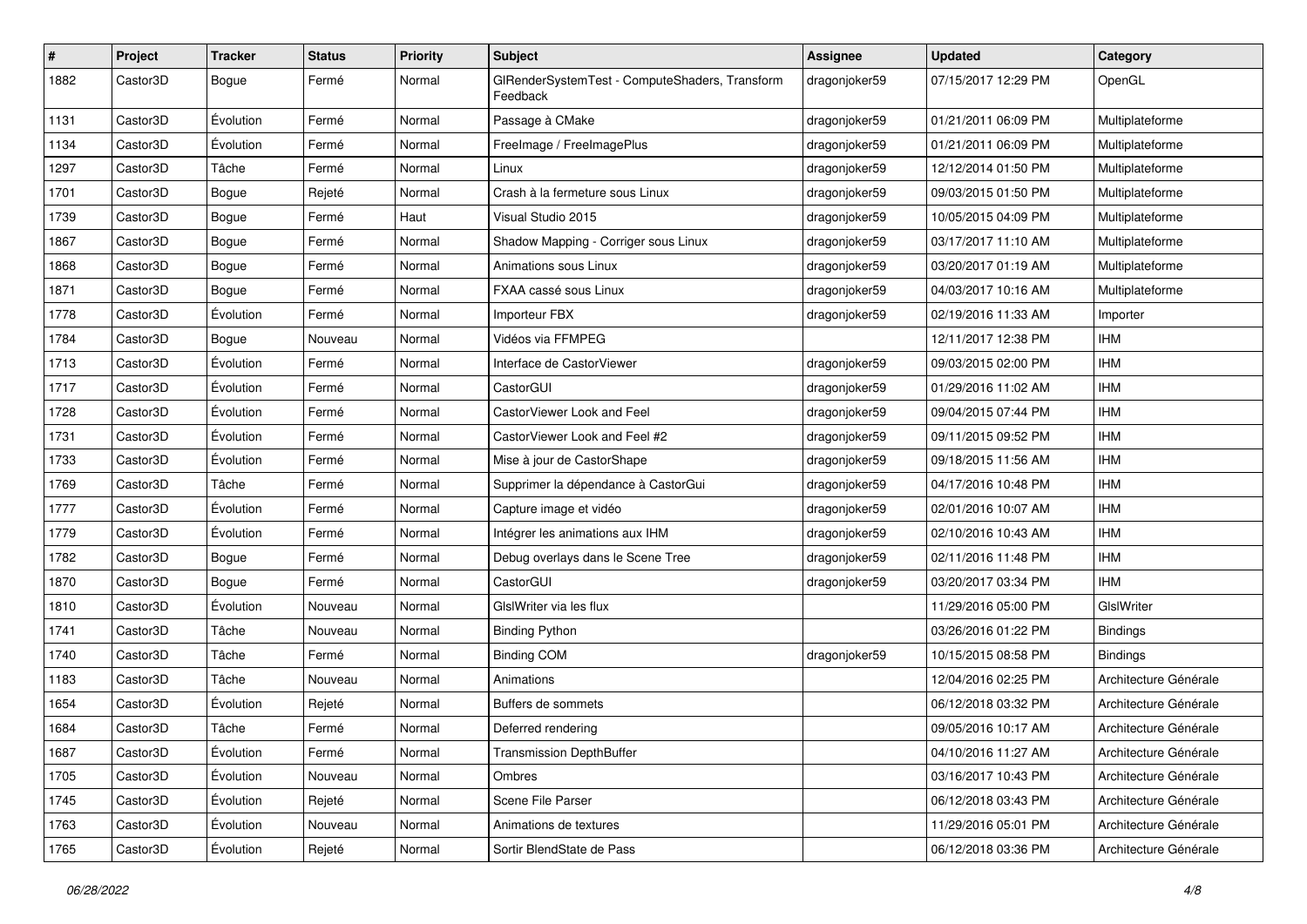| $\sharp$ | Project  | <b>Tracker</b>   | <b>Status</b> | <b>Priority</b> | Subject                             | <b>Assignee</b> | <b>Updated</b>      | Category              |
|----------|----------|------------------|---------------|-----------------|-------------------------------------|-----------------|---------------------|-----------------------|
| 1773     | Castor3D | Évolution        | Nouveau       | Normal          | Animations de nodes                 |                 | 11/29/2016 05:01 PM | Architecture Générale |
| 1791     | Castor3D | Évolution        | Fermé         | Normal          | Vulkan!                             |                 | 06/12/2018 03:40 PM | Architecture Générale |
| 1797     | Castor3D | Évolution        | Fermé         | Normal          | Revue du RenderSystem               |                 | 06/12/2018 03:37 PM | Architecture Générale |
| 1819     | Castor3D | Évolution        | Nouveau       | Normal          | Reduction des hiérarchies           |                 | 07/25/2016 10:48 AM | Architecture Générale |
| 1820     | Castor3D | Évolution        | Nouveau       | Normal          | Batching                            |                 | 12/11/2017 12:38 PM | Architecture Générale |
| 1821     | Castor3D | Évolution        | Nouveau       | Normal          | Texture atlas                       |                 | 12/11/2017 12:38 PM | Architecture Générale |
| 1822     | Castor3D | Évolution        | Rejeté        | Normal          | Remplacement des VBO dans Submesh   |                 | 08/24/2017 05:52 PM | Architecture Générale |
| 1825     | Castor3D | Évolution        | Fermé         | Normal          | Immutable pipeline                  |                 | 06/12/2018 03:38 PM | Architecture Générale |
| 1826     | Castor3D | Tâche            | Nouveau       | Normal          | Gestion des noeuds de rendu         |                 | 08/27/2016 02:48 PM | Architecture Générale |
| 1827     | Castor3D | Tâche            | Nouveau       | Normal          | Noeuds de rendu instanciés          |                 | 08/27/2016 02:49 PM | Architecture Générale |
| 1839     | Castor3D | Évolution        | Nouveau       | Normal          | Virtual file system                 |                 | 11/08/2017 10:51 PM | Architecture Générale |
| 1849     | Castor3D | Évolution        | Fermé         | Normal          | <b>Physical Based Rendering</b>     |                 | 08/16/2017 08:33 PM | Architecture Générale |
| 1857     | Castor3D | Tâche            | Fermé         | Normal          | <b>Bindings explicites</b>          |                 | 06/12/2018 03:38 PM | Architecture Générale |
| 1069     | Castor3D | Évolution        | Fermé         | Normal          | Gérer les vertex de meilleure façon | dragonjoker59   | 01/12/2012 04:36 PM | Architecture Générale |
| 1070     | Castor3D | Évolution        | Fermé         | Normal          | <b>IdPoint</b>                      | dragonjoker59   | 01/12/2012 04:36 PM | Architecture Générale |
| 1073     | Castor3D | Évolution        | Fermé         | Normal          | Vertex                              | dragonjoker59   | 01/12/2012 04:35 PM | Architecture Générale |
| 1074     | Castor3D | Évolution        | Fermé         | Normal          | Face                                | dragonjoker59   | 01/12/2012 04:35 PM | Architecture Générale |
| 1076     | Castor3D | Évolution        | Fermé         | Normal          | SmoothingGroup                      | dragonjoker59   | 01/12/2012 04:35 PM | Architecture Générale |
| 1077     | Castor3D | Évolution        | Fermé         | Normal          | Submesh                             | dragonjoker59   | 01/12/2012 04:35 PM | Architecture Générale |
| 1078     | Castor3D | Évolution        | Fermé         | Normal          | Subdivisers                         | dragonjoker59   | 01/12/2012 04:34 PM | Architecture Générale |
| 1082     | Castor3D | Évolution        | Fermé         | Normal          | Suppression des pointeurs           | dragonjoker59   | 01/12/2012 04:34 PM | Architecture Générale |
| 1132     | Castor3D | Évolution        | Fermé         | Normal          | Scene Nodes                         | dragonjoker59   | 01/12/2012 04:33 PM | Architecture Générale |
| 1169     | Castor3D | Évolution        | Fermé         | Normal          | <b>Buffers</b>                      | dragonjoker59   | 01/12/2012 04:32 PM | Architecture Générale |
| 1176     | Castor3D | Évolution        | Fermé         | Normal          | Suppression des singleton           | dragonjoker59   | 01/12/2012 04:32 PM | Architecture Générale |
| 1182     | Castor3D | Évolution        | Fermé         | Normal          | Shader Program et Object            | dragonjoker59   | 03/15/2011 05:51 PM | Architecture Générale |
| 1305     | Castor3D | Évolution        | Rejeté        | Normal          | Contrats et checks                  | dragonjoker59   | 02/20/2013 12:43 PM | Architecture Générale |
| 1349     | Castor3D | Évolution        | Fermé         | Normal          | RenderTargets                       | dragonjoker59   | 12/12/2014 01:51 PM | Architecture Générale |
| 1401     | Castor3D | Évolution        | Fermé         | Immédiat        | Pixel & PxBuffer                    | dragonjoker59   | 12/12/2014 01:51 PM | Architecture Générale |
| 1619     | Castor3D | <b>Évolution</b> | Fermé         | Normal          | Export binaire                      | dragonjoker59   | 06/14/2016 12:02 AM | Architecture Générale |
| 1620     | Castor3D | Tâche            | Fermé         | Normal          | Render to buffer                    | dragonjoker59   | 12/12/2014 01:40 PM | Architecture Générale |
| 1621     | Castor3D | Tâche            | Fermé         | Normal          | FrameBuffer principal               | dragonjoker59   | 11/05/2015 02:45 PM | Architecture Générale |
| 1674     | Castor3D | Bogue            | Fermé         | Haut            | Deferred Rendering                  | dragonjoker59   | 12/12/2014 01:39 PM | Architecture Générale |
| 1676     | Castor3D | Bogue            | Fermé         | Normal          | Billboards                          | dragonjoker59   | 03/30/2016 04:23 PM | Architecture Générale |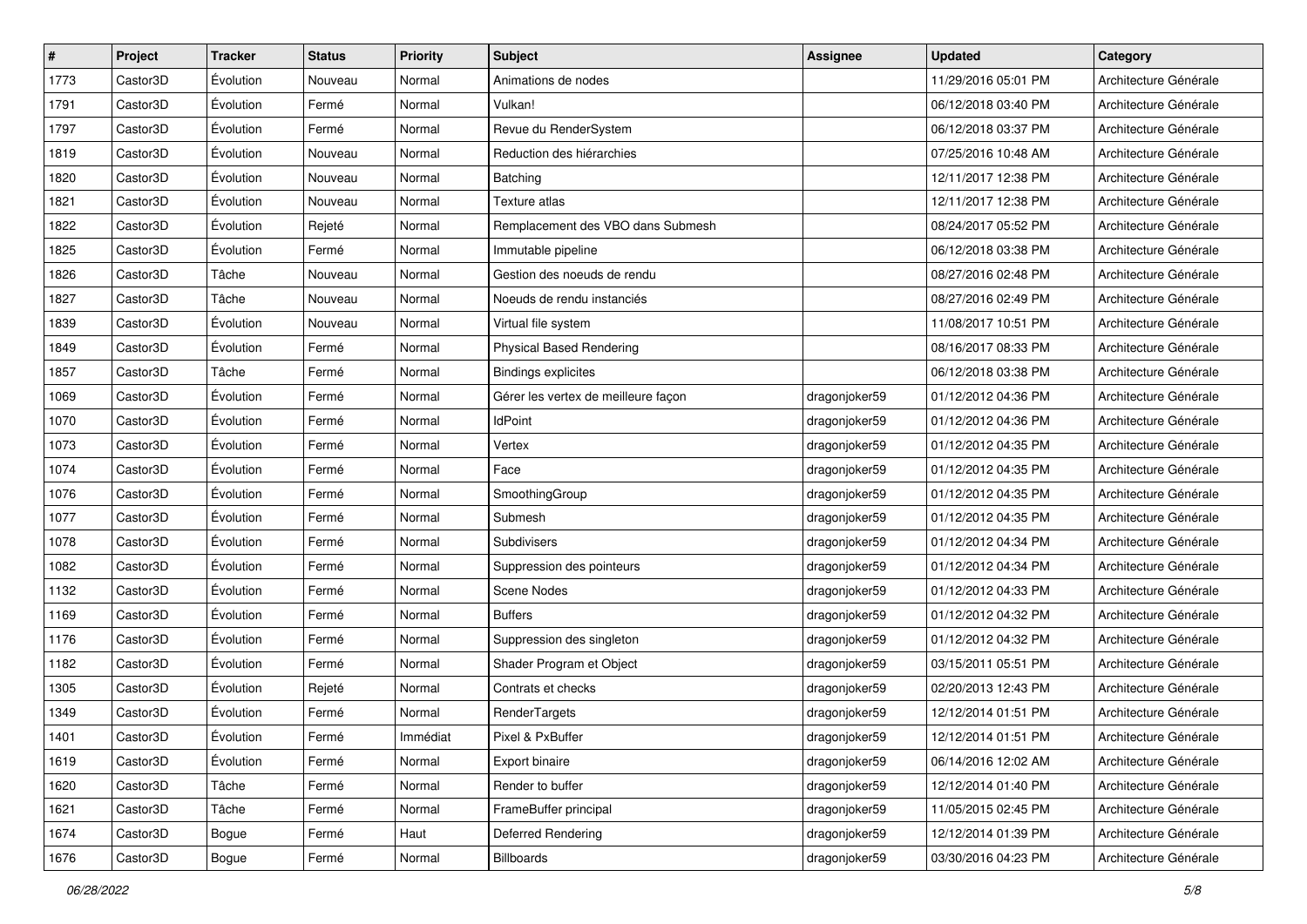| #    | Project  | <b>Tracker</b> | <b>Status</b> | Priority | Subject                                             | <b>Assignee</b> | <b>Updated</b>      | Category              |
|------|----------|----------------|---------------|----------|-----------------------------------------------------|-----------------|---------------------|-----------------------|
| 1680 | Castor3D | Évolution      | Fermé         | Normal   | Archives zip                                        | dragonjoker59   | 08/23/2015 03:03 AM | Architecture Générale |
| 1681 | Castor3D | Tâche          | Fermé         | Normal   | Espace mémoire                                      | dragonjoker59   | 08/27/2015 10:13 AM | Architecture Générale |
| 1683 | Castor3D | Évolution      | Fermé         | Normal   | Setup                                               | dragonjoker59   | 09/03/2015 01:55 PM | Architecture Générale |
| 1685 | Castor3D | Évolution      | Fermé         | Normal   | Deferred Rendering + Background                     | dragonjoker59   | 09/05/2016 10:17 AM | Architecture Générale |
| 1686 | Castor3D | Bogue          | Fermé         | Normal   | Deferred rendering + lights + camera                | dragonjoker59   | 09/05/2016 10:16 AM | Architecture Générale |
| 1689 | Castor3D | Bogue          | Fermé         | Normal   | GCC 4.9                                             | dragonjoker59   | 08/27/2015 10:13 AM | Architecture Générale |
| 1694 | Castor3D | Évolution      | Fermé         | Bas      | Picking                                             | dragonjoker59   | 10/25/2016 12:19 AM | Architecture Générale |
| 1696 | Castor3D | Bogue          | Fermé         | Normal   | Problème d'instanciation                            | dragonjoker59   | 08/23/2015 03:04 AM | Architecture Générale |
| 1697 | Castor3D | Bogue          | Fermé         | Normal   | Etats                                               | dragonjoker59   | 09/10/2015 10:41 AM | Architecture Générale |
| 1707 | Castor3D | Évolution      | Fermé         | Normal   | Ombres, architecture de base                        | dragonjoker59   | 10/25/2016 12:17 AM | Architecture Générale |
| 1715 | Castor3D | Évolution      | Rejeté        | Normal   | Réorganisation des dossiers                         | dragonjoker59   | 09/04/2015 07:45 PM | Architecture Générale |
| 1719 | Castor3D | Évolution      | Fermé         | Normal   | Extensions du SceneFileParser                       | dragonjoker59   | 09/23/2015 09:52 AM | Architecture Générale |
| 1720 | Castor3D | Évolution      | Fermé         | Normal   | Intégration de la GUI de ProceduralGenerator        | dragonjoker59   | 10/10/2015 11:28 PM | Architecture Générale |
| 1722 | Castor3D | Bogue          | Fermé         | Normal   | Disparition du mesh lors du changement de topologie | dragonjoker59   | 01/12/2016 04:16 PM | Architecture Générale |
| 1729 | Castor3D | <b>Bogue</b>   | Fermé         | Normal   | Matrices + SceneNodes                               | dragonjoker59   | 11/18/2015 12:17 AM | Architecture Générale |
| 1735 | Castor3D | Évolution      | Fermé         | Normal   | Réorganisation de la classe Scene                   | dragonjoker59   | 01/30/2016 06:18 PM | Architecture Générale |
| 1736 | Castor3D | Évolution      | Fermé         | Normal   | Castor en UTF-8                                     | dragonjoker59   | 09/22/2015 09:51 AM | Architecture Générale |
| 1737 | Castor3D | Bogue          | Fermé         | Normal   | Ordre des multiplications                           | dragonjoker59   | 10/10/2015 11:29 PM | Architecture Générale |
| 1744 | Castor3D | Évolution      | Fermé         | Normal   | Découpage d'Engine                                  | dragonjoker59   | 10/15/2015 08:55 PM | Architecture Générale |
| 1747 | Castor3D | Bogue          | Fermé         | Haut     | Plus de rendu 3D                                    | dragonjoker59   | 11/06/2015 03:33 PM | Architecture Générale |
| 1752 | Castor3D | Évolution      | Rejeté        | Normal   | File parser avec Boost.Spirit                       | dragonjoker59   | 05/11/2016 12:29 PM | Architecture Générale |
| 1754 | Castor3D | Évolution      | Fermé         | Normal   | Intégrer ObjectsMemoryPool                          | dragonjoker59   | 01/16/2016 02:10 PM | Architecture Générale |
| 1755 | Castor3D | Évolution      | Fermé         | Normal   | Supprimer l'alignement 16 bits de Point             | dragonjoker59   | 01/16/2016 02:10 PM | Architecture Générale |
| 1756 | Castor3D | Évolution      | Fermé         | Normal   | Deplacement de la topologie, dans GemoetryBuffers   | dragonjoker59   | 01/12/2016 03:59 PM | Architecture Générale |
| 1757 | Castor3D | Évolution      | Fermé         | Normal   | Instructions SSE2                                   | dragonjoker59   | 01/16/2016 02:09 PM | Architecture Générale |
| 1760 | Castor3D | Bogue          | Fermé         | Normal   | Instanciation                                       | dragonjoker59   | 01/17/2016 10:28 PM | Architecture Générale |
| 1767 | Castor3D | Évolution      | Fermé         | Normal   | Cube maps                                           | dragonjoker59   | 05/23/2016 09:49 AM | Architecture Générale |
| 1770 | Castor3D | Bogue          | Fermé         | Normal   | Position relative à la caméra                       | dragonjoker59   | 01/27/2016 09:24 PM | Architecture Générale |
| 1771 | Castor3D | Bogue          | Fermé         | Normal   | Animations par squelette                            | dragonjoker59   | 01/27/2016 09:23 PM | Architecture Générale |
| 1772 | Castor3D | Évolution      | Fermé         | Normal   | Animations par mesh                                 | dragonjoker59   | 06/24/2016 02:42 AM | Architecture Générale |
| 1774 | Castor3D | Évolution      | Fermé         | Normal   | Skybox                                              | dragonjoker59   | 05/23/2016 09:49 AM | Architecture Générale |
| 1775 | Castor3D | Tâche          | Fermé         | Normal   | Refactoring animations                              | dragonjoker59   | 01/28/2016 02:24 PM | Architecture Générale |
| 1776 | Castor3D | Bogue          | Fermé         | Normal   | Corriger le rendu des scènes non animées.           | dragonjoker59   | 01/31/2016 01:49 AM | Architecture Générale |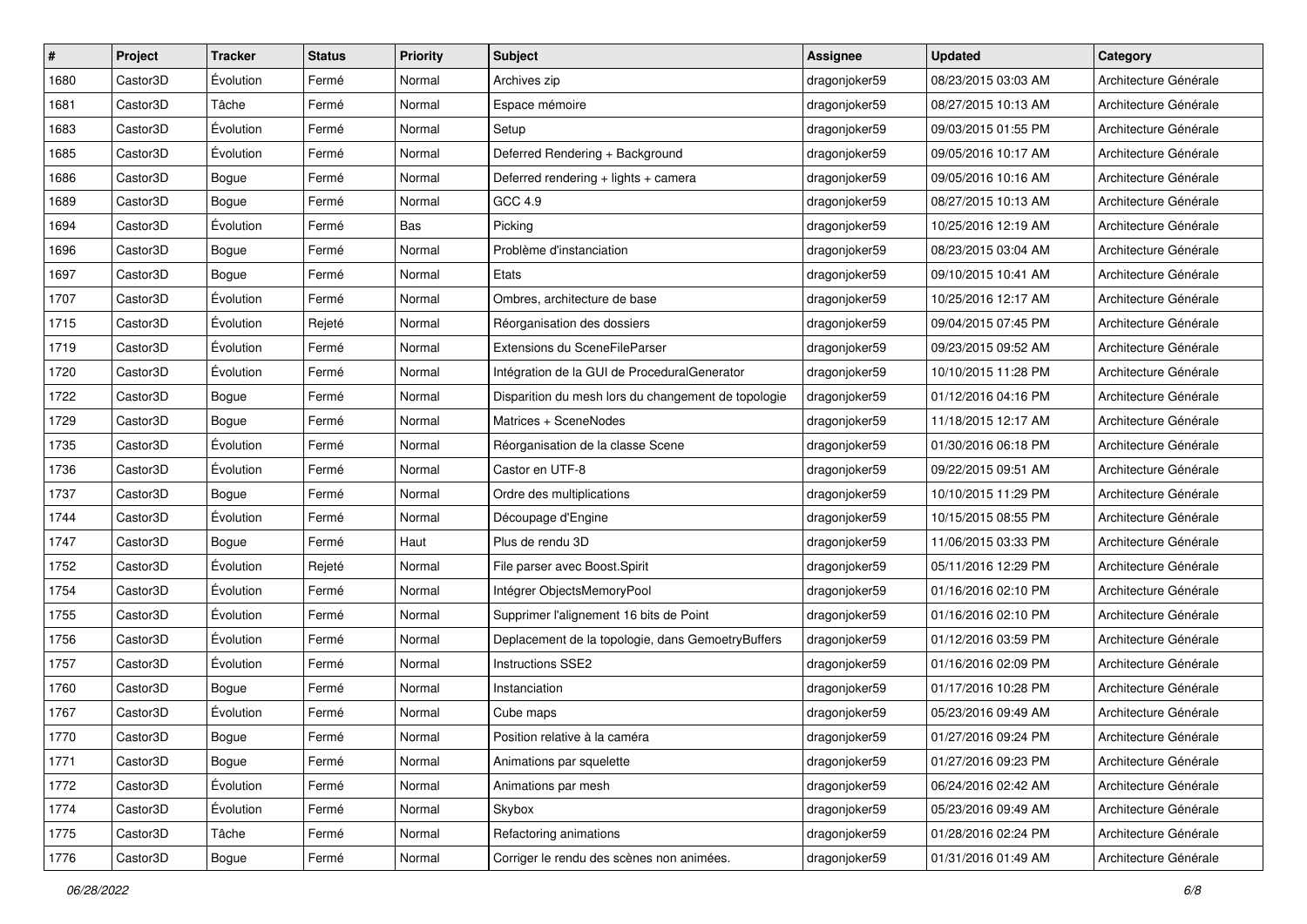| #    | Project  | <b>Tracker</b>   | <b>Status</b> | Priority | Subject                                            | <b>Assignee</b> | <b>Updated</b>      | Category              |
|------|----------|------------------|---------------|----------|----------------------------------------------------|-----------------|---------------------|-----------------------|
| 1780 | Castor3D | Bogue            | Fermé         | Normal   | Objet animés liés?                                 | dragonjoker59   | 02/13/2016 01:32 AM | Architecture Générale |
| 1781 | Castor3D | Évolution        | Fermé         | Normal   | VertexLayout depuis le shader program              | dragonjoker59   | 02/10/2016 10:43 AM | Architecture Générale |
| 1783 | Castor3D | Bogue            | Fermé         | Normal   | Crash lorsque la scène est mal formée              | dragonjoker59   | 02/11/2016 03:23 PM | Architecture Générale |
| 1785 | Castor3D | Tâche            | Fermé         | Normal   | Amélioration des performances des animations       | dragonjoker59   | 02/14/2016 09:50 PM | Architecture Générale |
| 1789 | Castor3D | Tâche            | Fermé         | Normal   | Amélioration des performances de rendu de la scène | dragonjoker59   | 02/24/2016 12:59 AM | Architecture Générale |
| 1790 | Castor3D | Évolution        | Fermé         | Normal   | Gestion des ressources                             | dragonjoker59   | 03/26/2016 01:21 PM | Architecture Générale |
| 1795 | Castor3D | Évolution        | Fermé         | Normal   | High Dynamic Range                                 | dragonjoker59   | 03/19/2016 11:04 PM | Architecture Générale |
| 1796 | Castor3D | Évolution        | Fermé         | Normal   | Revue des contextes                                | dragonjoker59   | 04/16/2016 01:14 PM | Architecture Générale |
| 1798 | Castor3D | Évolution        | Fermé         | Normal   | Revue des viewports                                | dragonjoker59   | 04/17/2016 11:28 AM | Architecture Générale |
| 1805 | Castor3D | Évolution        | Fermé         | Normal   | Optimisation de Submesh                            | dragonjoker59   | 04/19/2016 09:43 AM | Architecture Générale |
| 1808 | Castor3D | Évolution        | Fermé         | Normal   | Classe de features GPU                             | dragonjoker59   | 05/18/2016 03:52 PM | Architecture Générale |
| 1809 | Castor3D | Évolution        | Fermé         | Normal   | Particle system                                    | dragonjoker59   | 12/04/2016 08:51 PM | Architecture Générale |
| 1818 | Castor3D | Évolution        | Fermé         | Normal   | Render nodes                                       | dragonjoker59   | 08/05/2016 11:46 AM | Architecture Générale |
| 1823 | Castor3D | Évolution        | Fermé         | Normal   | Frustum culling                                    | dragonjoker59   | 08/05/2016 11:46 AM | Architecture Générale |
| 1824 | Castor3D | Évolution        | Fermé         | Normal   | Render queues                                      | dragonjoker59   | 08/05/2016 11:43 AM | Architecture Générale |
| 1828 | Castor3D | Évolution        | Fermé         | Normal   | Shader et GeometryBuffers dans le Pipeline         | dragonjoker59   | 11/16/2017 08:06 AM | Architecture Générale |
| 1838 | Castor3D | Évolution        | Fermé         | Normal   | Suppression de libzip                              | dragonjoker59   | 10/25/2016 12:16 AM | Architecture Générale |
| 1840 | Castor3D | Évolution        | Fermé         | Normal   | RenderTechnique pqr RenderTarget                   | dragonjoker59   | 10/27/2016 11:01 AM | Architecture Générale |
| 1841 | Castor3D | Tâche            | Fermé         | Normal   | Sources lumineuses                                 | dragonjoker59   | 11/20/2016 12:00 AM | Architecture Générale |
| 1842 | Castor3D | Tâche            | Fermé         | Normal   | Billboards sans geometry shader                    | dragonjoker59   | 12/04/2016 08:51 PM | Architecture Générale |
| 1843 | Castor3D | Tâche            | Fermé         | Normal   | Particle system configurable                       | dragonjoker59   | 12/04/2016 08:52 PM | Architecture Générale |
| 1845 | Castor3D | Tâche            | Fermé         | Normal   | Particle system CS                                 | dragonjoker59   | 12/04/2016 08:51 PM | Architecture Générale |
| 1846 | Castor3D | Tâche            | Fermé         | Normal   | Particle system CPU                                | dragonjoker59   | 11/22/2016 11:58 AM | Architecture Générale |
| 1847 | Castor3D | Évolution        | Fermé         | Normal   | Shader storage buffers                             | dragonjoker59   | 11/29/2016 05:29 PM | Architecture Générale |
| 1848 | Castor3D | Évolution        | Fermé         | Normal   | Atomic counter buffers                             | dragonjoker59   | 12/01/2016 12:35 AM | Architecture Générale |
| 1850 | Castor3D | Tâche            | Fermé         | Normal   | Split Pass en deux                                 | dragonjoker59   | 12/03/2016 01:37 PM | Architecture Générale |
| 1851 | Castor3D | Tâche            | Fermé         | Normal   | Créer PbrPass et implémenter le PBR                | dragonjoker59   | 07/15/2017 12:26 PM | Architecture Générale |
| 1852 | Castor3D | Évolution        | Fermé         | Normal   | Implémentation de ThreadPool                       | dragonjoker59   | 12/03/2016 01:37 PM | Architecture Générale |
| 1853 | Castor3D | <b>Évolution</b> | Rejeté        | Normal   | Multithreader la mise à jour des RenderQueue       | dragonjoker59   | 12/04/2016 02:25 PM | Architecture Générale |
| 1860 | Castor3D | Tâche            | Fermé         | Normal   | void Bind                                          | dragonjoker59   | 12/12/2016 09:23 AM | Architecture Générale |
| 1864 | Castor3D | Bogue            | Fermé         | Normal   | Mettre les UBO dans les RenderPass                 | dragonjoker59   | 12/21/2016 07:30 PM | Architecture Générale |
| 1884 | Castor3D | Évolution        | Fermé         | Normal   | Emissive sur un float                              | dragonjoker59   | 06/07/2017 09:54 AM | Architecture Générale |
| 1885 | Castor3D | Évolution        | Fermé         | Normal   | Revue des passes                                   | dragonjoker59   | 12/11/2017 12:42 PM | Architecture Générale |